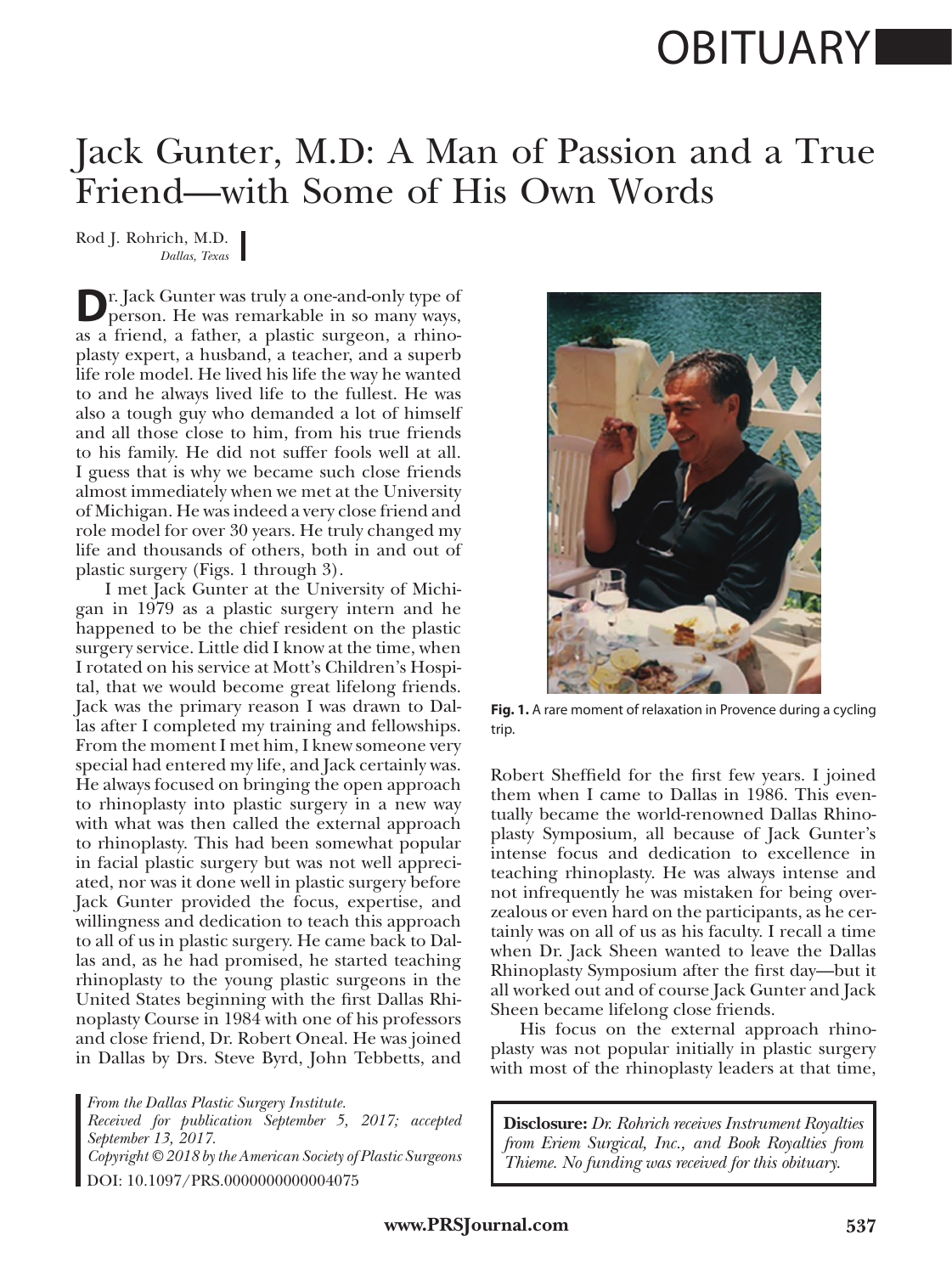

**Fig. 2.** The 2016 Dallas Rhinoplasty Symposium dinner with Drs. Sherrell Aston, Dean Toriumi, and Rod Rohrich. Our "captain" is in the hat.



**Fig. 3.** Golfing at an outing when receiving the Alumni Achievement Award at Westminster College.

and it was difficult for him to get on programs, and especially to be published in *Plastic and Reconstructive Surgery*. The first such article was published in 1987 on the external approach to secondary rhinoplasty, which was a harbinger of things to come in rhinoplasty. Jack was not only focused, he was stubborn to his own fault, but he never wavered from his focus, just as he never wavered from his dedication to his specialty, his family, his wife, and most importantly, his children.

I had the opportunity to spend a lot time with Jack when I first came to Dallas, as I lived with him and his three young daughters. He truly was an

incredible father to his daughters and later to his wife's two daughters when Jack and Deborah married 25 years ago. This is the Jack Gunter many people did not know. Those who did not know this Jack knew him only as a rough-and-tumble challenger to Dr. Jack Sheen when they had incredible debates on open rhinoplasty versus closed rhinoplasty. I remember an occasion when there was one of these incredible dueling efforts between Jack Sheen and Jack Gunter when they got into such an argument in the prepanel discussion that the panel almost did not happen. But that certainly was Jack. Jack was all heart, all focus, and always open and honest to speak his mind. He would always tell you to your face what and how he felt about you. Sometimes it was hurtful, especially when he tried to make you better. He certainly did that for me in my long path to becoming a rhinoplasty expert. He was my mentor, my teacher, my friend, someone who was always there if I needed him. That is a rare occurrence today.

If you look up "giants in plastic surgery," he certainly is in the top tier. He was a thought leader, he was a pioneer, and he always taught us to do the best we can in the operating room, preoperatively and postoperatively, and never leave the operating room until the nose appears as good as it can. I will always hear that as a whisper in my right ear at the end of every case. I certainly have tried to stay true to this vow, and so have thousands of others who have learned from this truly devoted master and expert in rhinoplasty. He will be missed by all, but his legacy lives on in all of us as we teach the next generation of rhinoplasty surgeons at the Dallas Rhinoplasty Symposium and other rhinoplasty meetings. He is directly accountable for having taught over 10,000 plastic and facial plastic surgeons the art and science of rhinoplasty; for this, there is outstanding gratitude.

This is really meant to be not an obituary but a farewell and a tribute to a great friend and colleague whom I miss every day. Finally, Jack was always about control—controlling events in his life, which he was remarkably good at. So much so that at his memorial, his longtime friend and attorney read a special letter that Jack had written to all of us entitled "A Final Word." It was truly vintage Jack Gunter, and his wonderful wife, Deborah, has allowed us to print the letter in the *Journal*, as there is no better way than Jack in his own words.

A FINAL WORD

Dear loved ones, family and friends, Don't worry. This will be brief.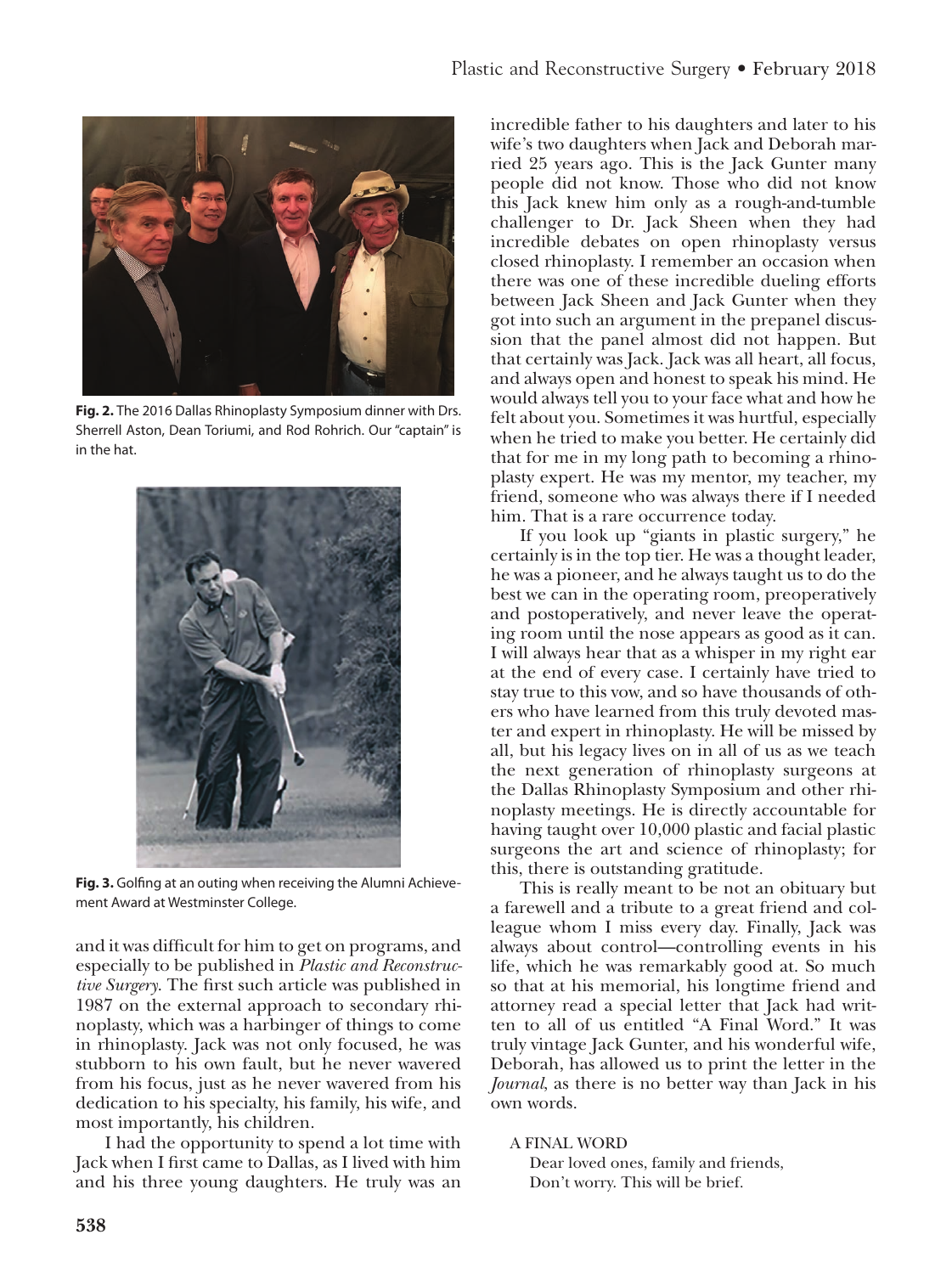I want to thank you for coming and apologize to those who are here and wish they could be doing other things. I think you know who you are so I won't mention any names. Some of you are probably saddened but some of you, especially my golf group, are saying, "It's about time." But please don't make this a sad event. Put a smile on your face. I was on this Earth long enough and have lived a full, exciting and rewarding life. I have done most of the things I wanted to do and have seen all of the things I wanted to see. All in all, it has been a great life.

I believe in God and feel He controls all things, although at times He confuses me and I don't always understand the reasoning for some of His decisions. I have hit a few bumps in the road during my life, but was able to survive them in fairly good shape. The most traumatic thing that ever happened to me was when my first marriage ended in divorce and I was separated from my children, Ashley, Page and C. B. The second thing is I will not be able to see all my seven grandchildren grow into adulthood and see what kind of citizens they are going to be and what they contribute. So far, I am pretty optimistic about what I have seen. Their parents are raising them well and they should do just fine. The only one I am a little concerned about is the youngest one, Gunter, but I feel certain his mother and father will get him bridled before he gets too far out of line. They have heard this before but I am going to say it one more time. My father told me there are three important things that will keep you in good stead in Life: (1) Be prompt. (2) Keep your word. (3) Pay your debts. To that I would add two more: (1) Be devoted to God and your family. (2) Be honest with yourself and others. Lastly, I encourage you to be participant in the game of Life. You can't accomplish much sitting in the stands watching.

This is getting a little too serious, so I will move on to more pleasant things. First, I want to thank the speakers' courage for trying to find something nice to say about me. I asked Deborah to tell them to be brief and am certain they said they would have to be because they did not have much material to work with. I hope they do a good job. However, I would like to mention a few of you who were considered to speak today but did not make "the cut":

- 1. Sam Hamra, my roommate for 3 years in medical school. Sam taught me a lot; unfortunately, it was not about medicine.
- 2. Bill Hayner, my trial lawyer. Thankfully I never had to use him but I always wondered

if a 90% contingency fee wasn't a little high for a friend.

- 3. Terry Worrell, my financial advisor and technology consultant. His advice was worth exactly what I paid for it!
- 4. Jim Wikert—my wine guy. He and Alinda taught me many of the elements of "the good life". Plus they introduced me to Deborah. I couldn't let him talk because the two of them know too much about me!
- 5. Buford Berry—I know he felt it would cost him too much to leave his gin game for a couple of hours.

The best thing that ever happened to me besides the birth of my three daughters happened 29 years ago when Deborah Jane Dawson came into my life with her two daughters, Taylor and Mary Reading. As hardworking individuals who always give their best, the girls have made their mother and me very proud; and more importantly, they should be proud of themselves. Our marriage and home-life have been a wonderful part of my life for which I feel blessed.

Another blessing was that I grew up in a family with a mother and father who were very devoted to their children—my brother Jerry, my sister Vicki and myself. Vicki is now the only survivor. I want to thank her for her love and support and tell her I love her very much and will miss her.

Practicing medicine has been a very important and rewarding part of my life. My medical colleagues have been great company through the years and we have learned a lot from each other. My office and surgery staff has been outstanding through the years. At the time of my retirement, five had been with me for more than 20 years. I deeply appreciate their support and loyalty. I especially want to thank my rhinoplasty colleagues who openly shared their thoughts and knowledge with each other and hopefully raised the bar a little higher in our specialty.

To all my friends, thank you for putting up with me over the years.

And to my entire family, I love you so very much.

Well, that's it. As I look over the audience, I see several of you who probably aren't going to make it, but I hope to meet most of you on the other side.

Goodbye and good luck. God bless. Jack

I am adding the six ethics of life (see below, adopted from William Arthur Ward) as they are also reflective of Jack Gunter: